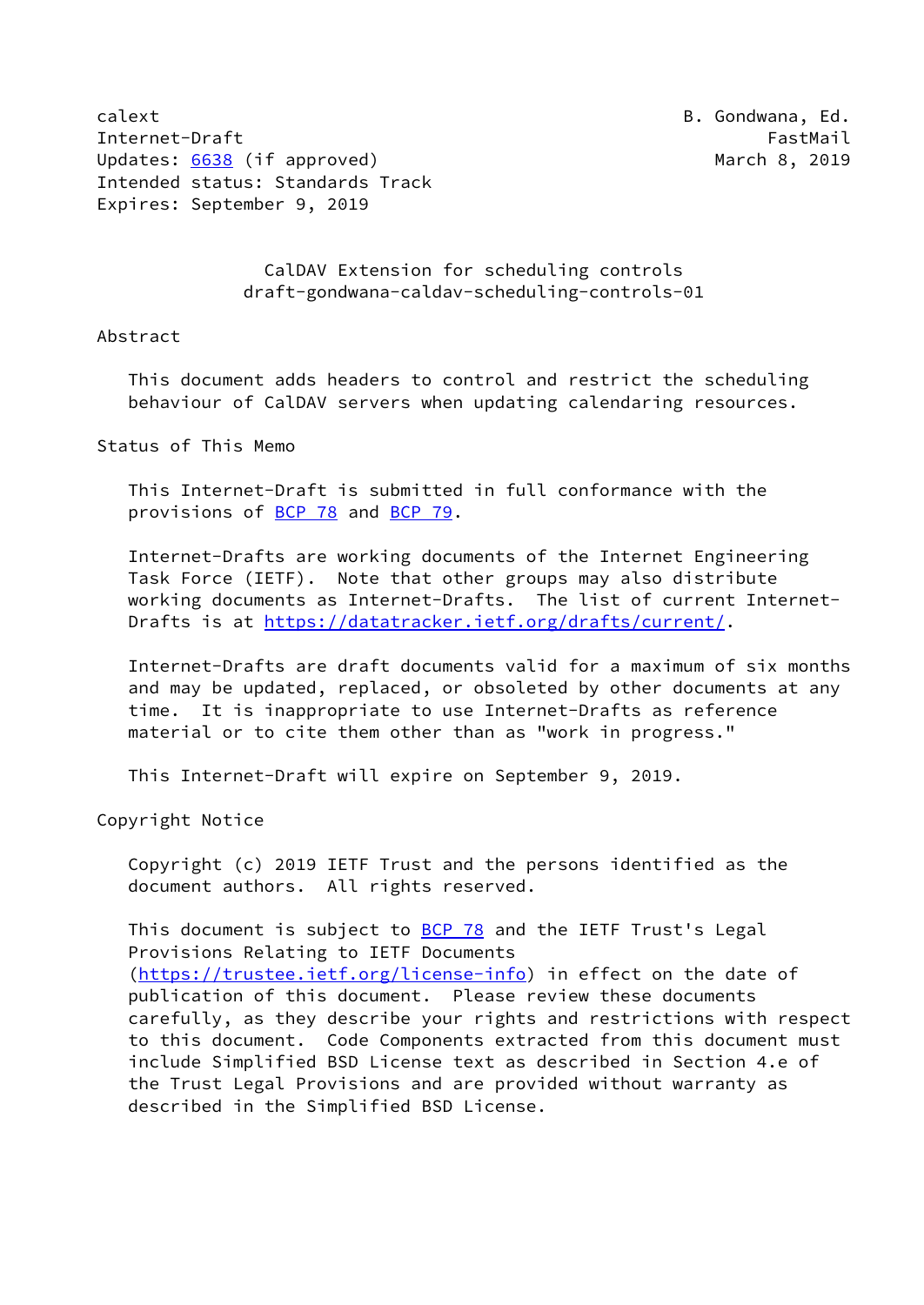<span id="page-1-1"></span>Internet-Draft CalDAV SchedControl March 2019

## Table of Contents

|                                                                                                                 | $\overline{2}$ |
|-----------------------------------------------------------------------------------------------------------------|----------------|
| Conventions Used In This Document<br>2.                                                                         | $\overline{3}$ |
| Extending the CalDAV OPTIONS response $\cdot \cdot \cdot \cdot \cdot \cdot \cdot \cdot \cdot \cdot \cdot$<br>3. | $\overline{3}$ |
| 3.1. Example: Using OPTIONS for the Discovery of Scheduling                                                     |                |
|                                                                                                                 | $\overline{3}$ |
|                                                                                                                 | $\overline{3}$ |
|                                                                                                                 | $\overline{3}$ |
| 4.2. Schedule-User-Address header                                                                               | $\overline{4}$ |
| Implementation considerations<br>5.                                                                             | $\overline{5}$ |
| 6.                                                                                                              | $\overline{5}$ |
| 7.                                                                                                              | $\overline{5}$ |
| 8.                                                                                                              | $\overline{5}$ |
| 9.                                                                                                              | $\overline{5}$ |
| 9.1.                                                                                                            | $\overline{5}$ |
|                                                                                                                 | $\overline{5}$ |
|                                                                                                                 | 6              |
| Author's Address                                                                                                | 6              |
|                                                                                                                 |                |

### <span id="page-1-0"></span>[1](#page-1-0). Introduction

 [RFC6638] defines automatic scheduling operations for resources stored on [![@RFC4791](https://datatracker.ietf.org/doc/pdf/rfc4791)] CalDAV servers.

[RFC6638] defines the "Schedule-Reply" header in **Section 8.1**, however this header is not sufficient for controlling scheduling in all cases.

 Cases where it might be necessary to update the data store on a server without causing scheduling messages to be sent include backup after a data loss event on the server, or importing calendar events from another system.

 Calendar server operators deal with these other needs by either using a different method than CalDAV to update their server, or by adding a custom method to suppress scheduling. This document defines a standard method to suppress scheduling, allowing CalDAV to be directly used for restores and imports.

 Complex sites can have users who have multiple aliases, and in the most complex cases, a user may have multiple identities who are present on a scheduling event as organizer and/or attendee. When an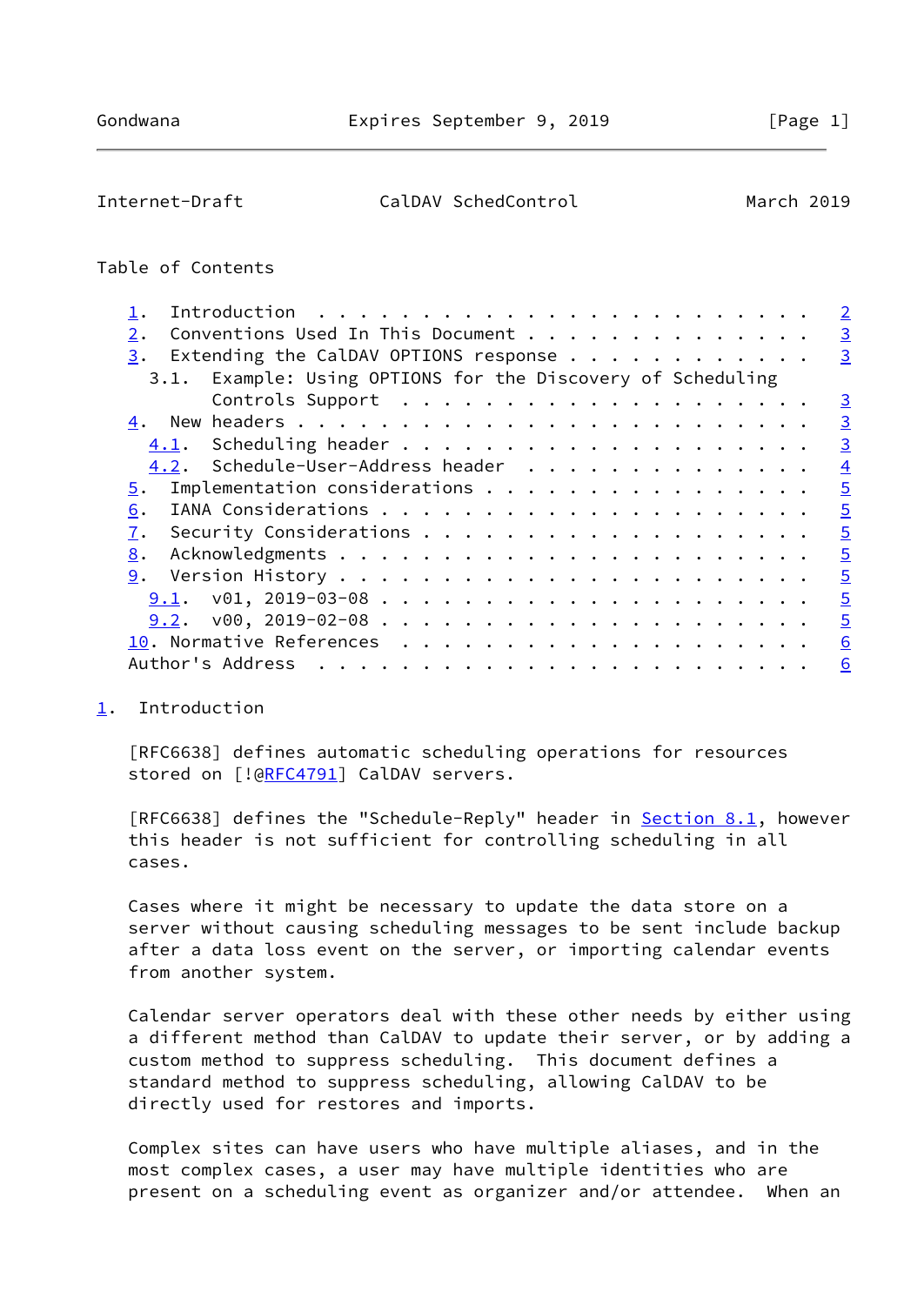event is updated over CalDAV, the server must calculate or guess which of those addresses the current user is acting as. This document defines a header which allows the client to inform the server precisely which address they are acting as when adding, modifying or removing a resource.

Gondwana **Expires September 9, 2019** [Page 2]

<span id="page-2-1"></span>Internet-Draft CalDAV SchedControl March 2019

<span id="page-2-0"></span>[2](#page-2-0). Conventions Used In This Document

 In examples, "C:" indicates data sent by a client that is connected to a server. "S:" indicates data sent by the server to the client.

 The key words "MUST", "MUST NOT", "REQUIRED", "SHALL", "SHALL NOT", "SHOULD", "SHOULD NOT", "RECOMMENDED", "MAY", and "OPTIONAL" in this document are to be interpreted as described in  $[REC2119]$  when they appear in ALL CAPS. These words may also appear in this document in lower case as plain English words, absent their normative meanings.

<span id="page-2-2"></span>[3](#page-2-2). Extending the CalDAV OPTIONS response

 A server supporting the features described in this document MUST include "scheduling-controls" as a field in the DAV response header from an OPTIONS request. A value of "scheduling-controls" in the DAV response header indicates to clients that the server supports all the requirements specified in this document.

<span id="page-2-3"></span>[3.1](#page-2-3). Example: Using OPTIONS for the Discovery of Scheduling Controls Support

Request:

 OPTIONS /home/brong/calendars/ HTTP/1.1 Host: cal.example.com

Response:

 HTTP/1.1 200 OK Allow: OPTIONS, GET, HEAD, POST, PUT, DELETE, TRACE, COPY, MOVE Allow: PROPFIND, PROPPATCH, LOCK, UNLOCK, REPORT, ACL DAV: 1, 2, 3, access-control, calendar-access, scheduling-controls Date: Thu, 8 Feb 2019 10:16:37 GMT Content-Length: 0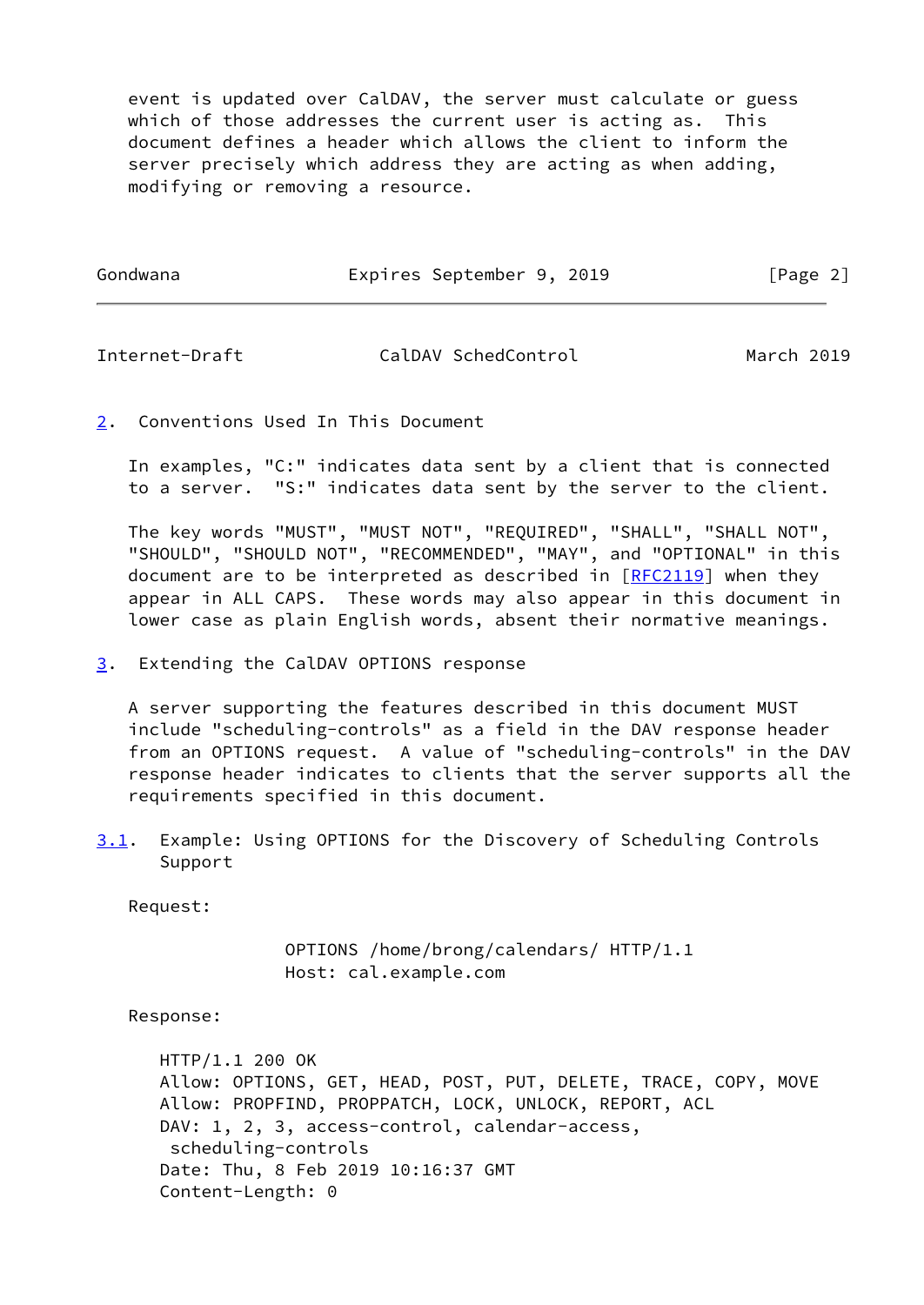## <span id="page-3-0"></span>[4](#page-3-0). New headers

 This document adds two new headers for use on PUT, PROPPATCH and DELETE:

<span id="page-3-1"></span>[4.1](#page-3-1). Scheduling header

Scheduling: {all|none|internal-only|external-only|X-...}

Default: all

Gondwana **Expires September 9, 2019** [Page 3]

<span id="page-3-3"></span>

Internet-Draft CalDAV SchedControl March 2019

 Not providing this header, or providing the value of "all", instructs the server to follow the behaviour in [\[RFC6638\] Section](https://datatracker.ietf.org/doc/pdf/rfc6638#section-3.2) 3.2.

 Providing the value "none" instructs the server to perform no scheduling at all, and to just store the event (useful for restoring from backup)

 The value "internal-only" instructs the server to update the events in other calendars within its system where that can be done silently, but not to send visible notifications to users (where permitted by policy). This is useful when importing multiple related calendars into a new system without flooding external parties with notifications.

 The value "external-only" instructs the server to import the data without updating local calendars, but to send notifications to external attendees so they are aware of the event. This is useful when migrating calendar events to a new system where external parties need to have a way to update their participation status in the new system.

e.g.

Scheduling: none

TODO: specify error codes

<span id="page-3-2"></span>[4.2](#page-3-2). Schedule-User-Address header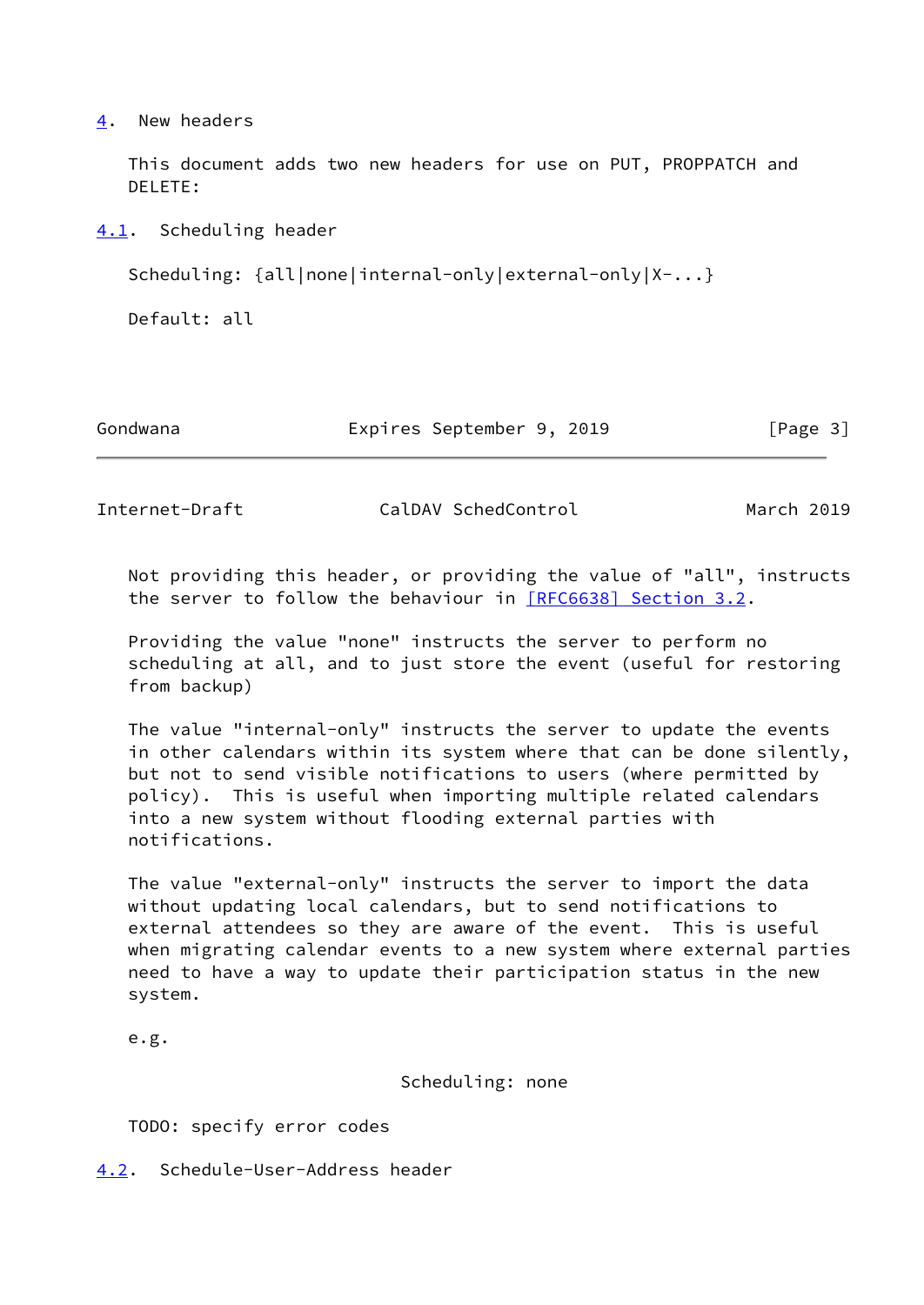| Gondwana                                                                                                                                                  | Expires September 9, 2019                                                                                                                                                                | [Page $4$ ] |  |
|-----------------------------------------------------------------------------------------------------------------------------------------------------------|------------------------------------------------------------------------------------------------------------------------------------------------------------------------------------------|-------------|--|
|                                                                                                                                                           | Schedule-User-Address: mailto:foo@example.com                                                                                                                                            |             |  |
| e.g.                                                                                                                                                      |                                                                                                                                                                                          |             |  |
|                                                                                                                                                           | TODO: specify error codes                                                                                                                                                                |             |  |
| If this header is provided, it overrides the server's internal<br>calculation, and informs the server to perform any scheduling as the<br>specified user. |                                                                                                                                                                                          |             |  |
|                                                                                                                                                           | If this header is not present, the server will calculate the address<br>from the authenticated user, or from the CALDAV: schedule-user-address<br>property on the calendar or principal. |             |  |
| Default: not present                                                                                                                                      |                                                                                                                                                                                          |             |  |
|                                                                                                                                                           | Schedule-User-Address: URI                                                                                                                                                               |             |  |

<span id="page-4-1"></span>Internet-Draft CalDAV SchedControl March 2019

<span id="page-4-0"></span>[5](#page-4-0). Implementation considerations

 Any server implementing this extension MUST ensure it has a way to validate Schedule-User-Address settings.

<span id="page-4-2"></span>[6](#page-4-2). IANA Considerations

TODO: IANA request for OPTIONS item

TODO: IANA request for named headers

<span id="page-4-3"></span>[7](#page-4-3). Security Considerations

 The "Scheduling" header only allows reduction of the cases in which the server will creating scheduling requests. This is generally good for user privacy, allowing copies of events to be updated without notifying the owner or attendees. This is particularly valuable for cleaning up spam.

 The "Schedule-User-Address" header allows the client to override the server choice of address for the user to act as. Servers MUST ensure that the authenticated user has permission to act as the specified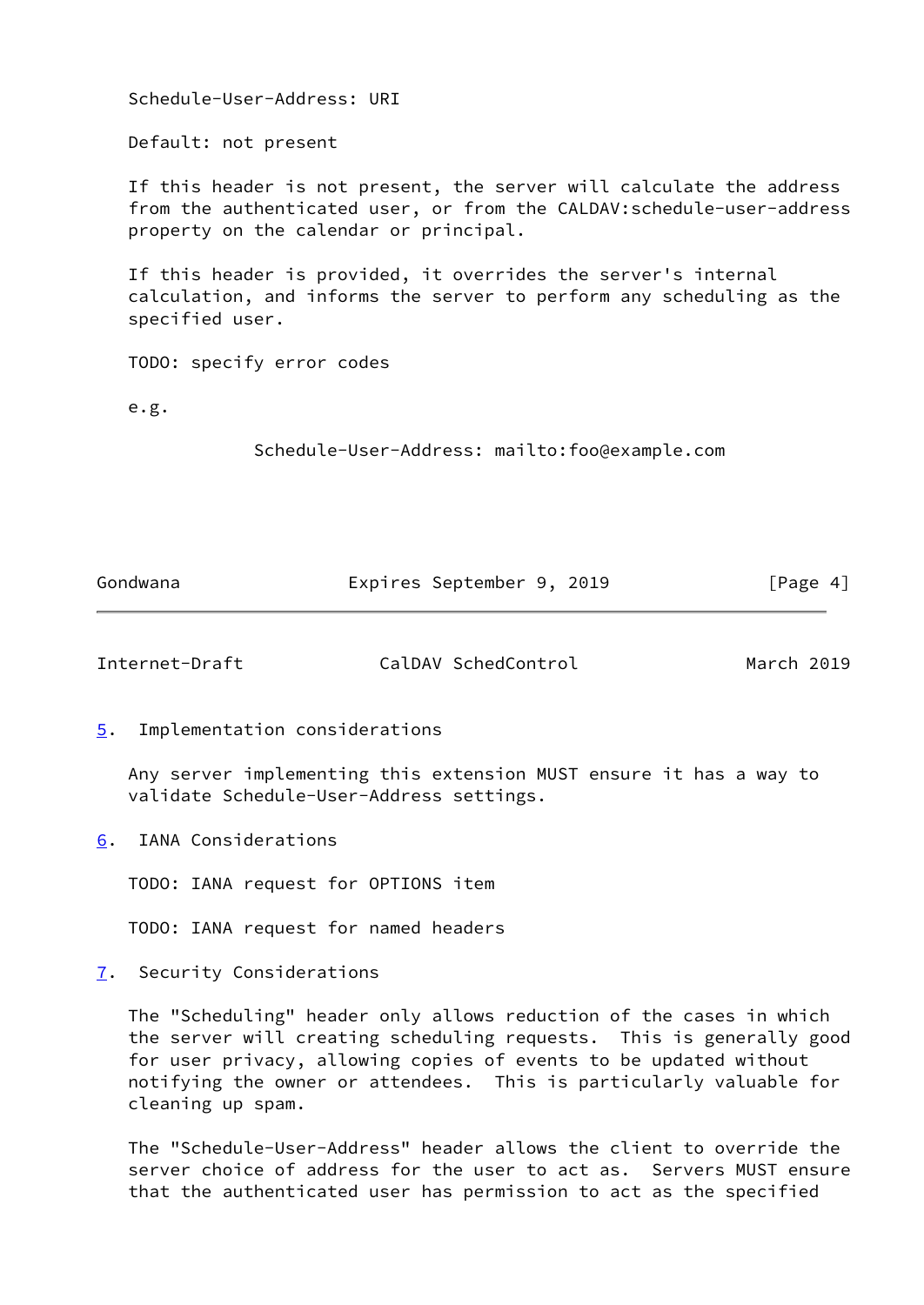address, as well as applying any local policy limitations.

- <span id="page-5-0"></span>[8](#page-5-0). Acknowledgments
	- o Lucia Kristiansen, Google
	- o CalConnect
	- o The calext working group
- <span id="page-5-1"></span>[9](#page-5-1). Version History

Remove before publishing

- <span id="page-5-2"></span>[9.1](#page-5-2). v01, 2019-03-08
	- o correct name in acknowledgements
- <span id="page-5-3"></span>[9.2](#page-5-3). v00, 2019-02-08
	- o Initial draft based on discussion at CalConnect about Google and FastMail private implementations.

| Gondwana | Expires September 9, 2019 |  | [Page 5] |  |
|----------|---------------------------|--|----------|--|
|          |                           |  |          |  |

<span id="page-5-5"></span>

| Internet-Draft | CalDAV SchedControl | March 2019 |
|----------------|---------------------|------------|
|----------------|---------------------|------------|

# <span id="page-5-4"></span>[10.](#page-5-4) Normative References

- [RFC2119] Bradner, S., "Key words for use in RFCs to Indicate Requirement Levels", [BCP 14](https://datatracker.ietf.org/doc/pdf/bcp14), [RFC 2119](https://datatracker.ietf.org/doc/pdf/rfc2119), DOI 10.17487/RFC2119, March 1997, <[https://www.rfc-editor.org/info/rfc2119>](https://www.rfc-editor.org/info/rfc2119).
- [RFC6638] Daboo, C. and B. Desruisseaux, "Scheduling Extensions to CalDAV", [RFC 6638,](https://datatracker.ietf.org/doc/pdf/rfc6638) DOI 10.17487/RFC6638, June 2012, <[https://www.rfc-editor.org/info/rfc6638>](https://www.rfc-editor.org/info/rfc6638).

Author's Address

 Bron Gondwana (editor) FastMail